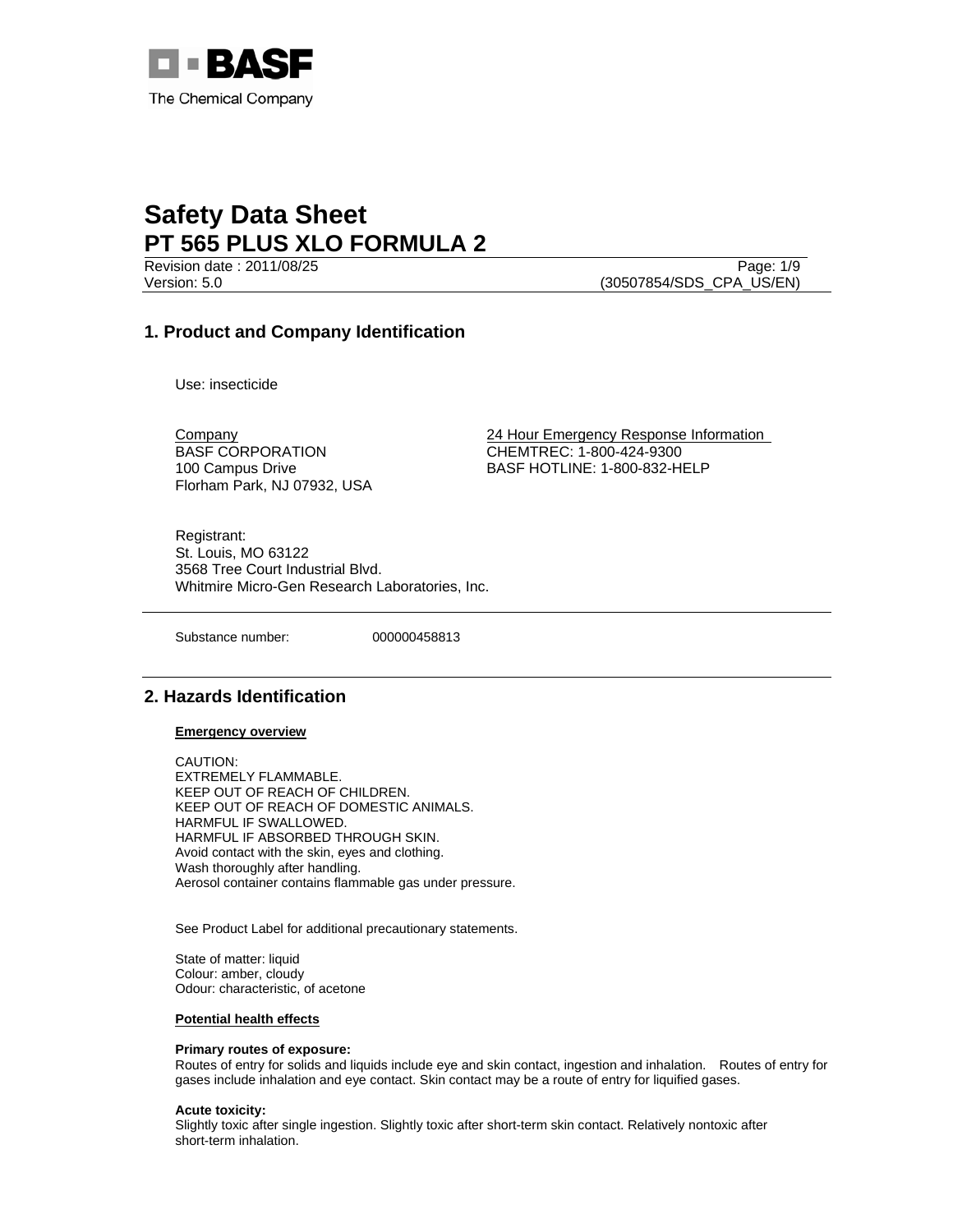Revision date : 2011/08/25 Page: 2/9

Version: 5.0 (30507854/SDS\_CPA\_US/EN)

#### **Irritation / corrosion:**

May cause slight but temporary irritation to the eyes. May cause slight irritation to the skin.

#### **Sensitization:**

Skin sensitizing effects were not observed in animal studies.

### **3. Composition / Information on Ingredients**

| <b>CAS Number</b> | Content (W/W) | <b>Chemical name</b>                        |
|-------------------|---------------|---------------------------------------------|
| 8003-34-7         | $0.5 \%$      | Pyrethrins                                  |
| $51-03-6$         | $1.0 \%$      | Piperonylbutoxide                           |
| 113-48-4          | $1.0 \%$      | n-Octyl bicycloheptene dicarboximide        |
| 115-10-6          |               | dimethyl ether                              |
| 64742-47-8        |               | Distillates (petroleum), hydrotreated light |
|                   | $\leq$ 97.5 % | Proprietary ingredients                     |

# **4. First-Aid Measures**

#### **General advice:**

First aid providers should wear personal protective equipment to prevent exposure. Remove contaminated clothing. Move person to fresh air. If person is not breathing, call 911 or ambulance, then give artificial respiration, preferably mouth-to-mouth if possible. Call a poison control center or physician for treatment advice. Have the product container or label with you when calling a poison control center or doctor or going for treatment.

#### **If inhaled:**

Remove the affected individual into fresh air and keep the person calm.

#### **If on skin:**

Rinse skin immediately with plenty of water for 15 - 20 minutes.

#### **If in eyes:**

Hold eyes open and rinse slowly and gently with water for 15 to 20 minutes. Remove contact lenses, if present, after first 5 minutes, then continue rinsing.

#### **If swallowed:**

Do not induce vomiting. Never induce vomiting or give anything by mouth if the victim is unconscious or having convulsions. Do not give solids or liquids.

# **Note to physician**

Treat according to symptoms (decontamination, vital functions), no known specific antidote.

### **5. Fire-Fighting Measures**

| Flammability of Aerosol | $>18$ in        | (ASTM D 3065) |
|-------------------------|-----------------|---------------|
| Products:               |                 |               |
| NFPA 30B flammability:  |                 |               |
|                         | Level 2 Aerosol |               |

**Suitable extinguishing media:** 

carbon dioxide, foam, dry powder, water spray

#### **Hazards during fire-fighting:**

carbon monoxide, carbon dioxide, nitrogen dioxide, nitrogen oxide,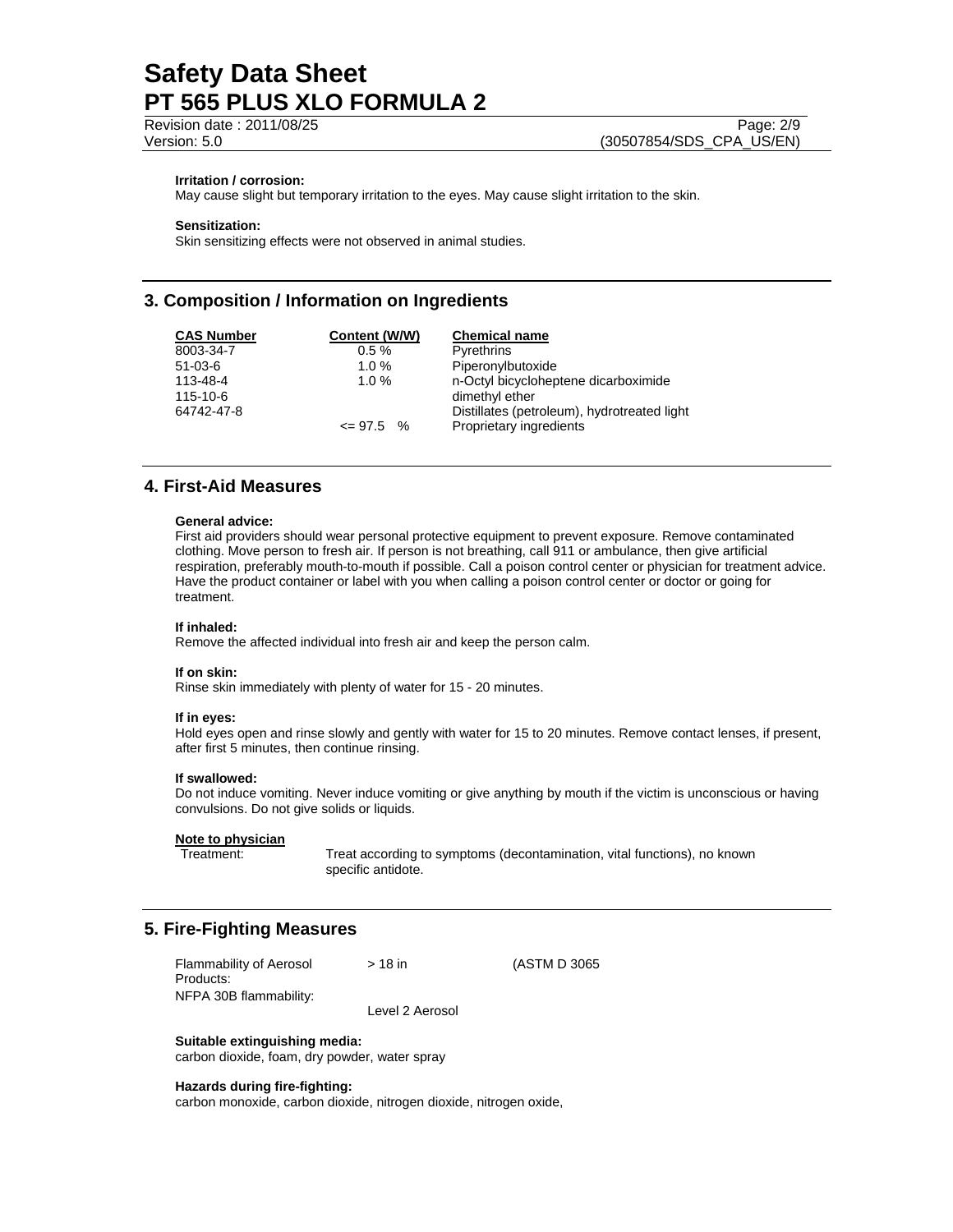Revision date : 2011/08/25 Page: 3/9

Version: 5.0 (30507854/SDS\_CPA\_US/EN)

Aerosol container contains flammable gas under pressure. Pressure inside container is increased when heated, and may cause explosion. If product is heated above decomposition temperature, toxic vapours will be released. The substances/groups of substances mentioned can be released in case of fire.

#### **Protective equipment for fire-fighting:**

Firefighters should be equipped with self-contained breathing apparatus and turn-out gear.

#### **Further information:**

Evacuate area of all unnecessary personnel. Contain contaminated water/firefighting water. Do not allow to enter drains or waterways.

### **6. Accidental release measures**

#### **Personal precautions:**

Take appropriate protective measures. Clear area. Shut off source of leak only under safe conditions. Extinguish sources of ignition nearby and downwind. Ensure adequate ventilation. Wear suitable personal protective clothing and equipment.

#### **Environmental precautions:**

Do not discharge into the subsoil/soil. Do not discharge into drains/surface waters/groundwater. Contain contaminated water/firefighting water. A spill of or in excess of the reportable quantity requires notification to state, local and national emergency authorities. This product is regulated by CERCLA ('Superfund').

#### **Cleanup:**

Dike spillage. Pick up with suitable absorbent material. Spilled substance/product should be recovered and applied according to label rates whenever possible. If application of spilled substance/product is not possible, then spills should be contained, solidified, and placed in suitable containers for disposal. After decontamination, spill area can be washed with water. Collect wash water for approved disposal.

### **7. Handling and Storage**

#### **Handling**

#### **General advice:**

RECOMMENDATIONS ARE FOR MANUFACTURING, COMMERCIAL BLENDING, AND PACKAGING WORKERS. PESTICIDE APPLICATORS & WORKERS must refer to the Product Label and Directions for Use attached to the product. Provide good ventilation of working area (local exhaust ventilation if necessary). Keep away from sources of ignition - No smoking. Keep container tightly sealed. Protect against heat. Handle and open container with care. Do not open until ready to use. Once container is opened, content should be used as soon as possible. Provide means for controlling leaks and spills. Follow label warnings even after container is emptied. The substance/ product may be handled only by appropriately trained personnel. Avoid all direct contact with the substance/product. Avoid contact with the skin, eyes and clothing. Avoid inhalation of dusts/mists/vapours. Wear suitable personal protective clothing and equipment.

#### **Protection against fire and explosion:**

Aerosol container contains flammable gas under pressure. The relevant fire protection measures should be noted. Fire extinguishers should be kept handy. Avoid all sources of ignition: heat, sparks, open flame. Avoid extreme heat. Ground all transfer equipment properly to prevent electrostatic discharge. Electrostatic discharge may cause ignition.

#### **Storage**

#### **General advice:**

Protect containers from physical damage. Store in a cool, dry, well-ventilated area. Avoid all sources of ignition: heat, sparks, open flame.

#### **Storage incompatibility:**

General advice: Segregate from incompatible substances. Segregate from foods and animal feeds. Segregate from textiles and similar materials.

**Storage stability:**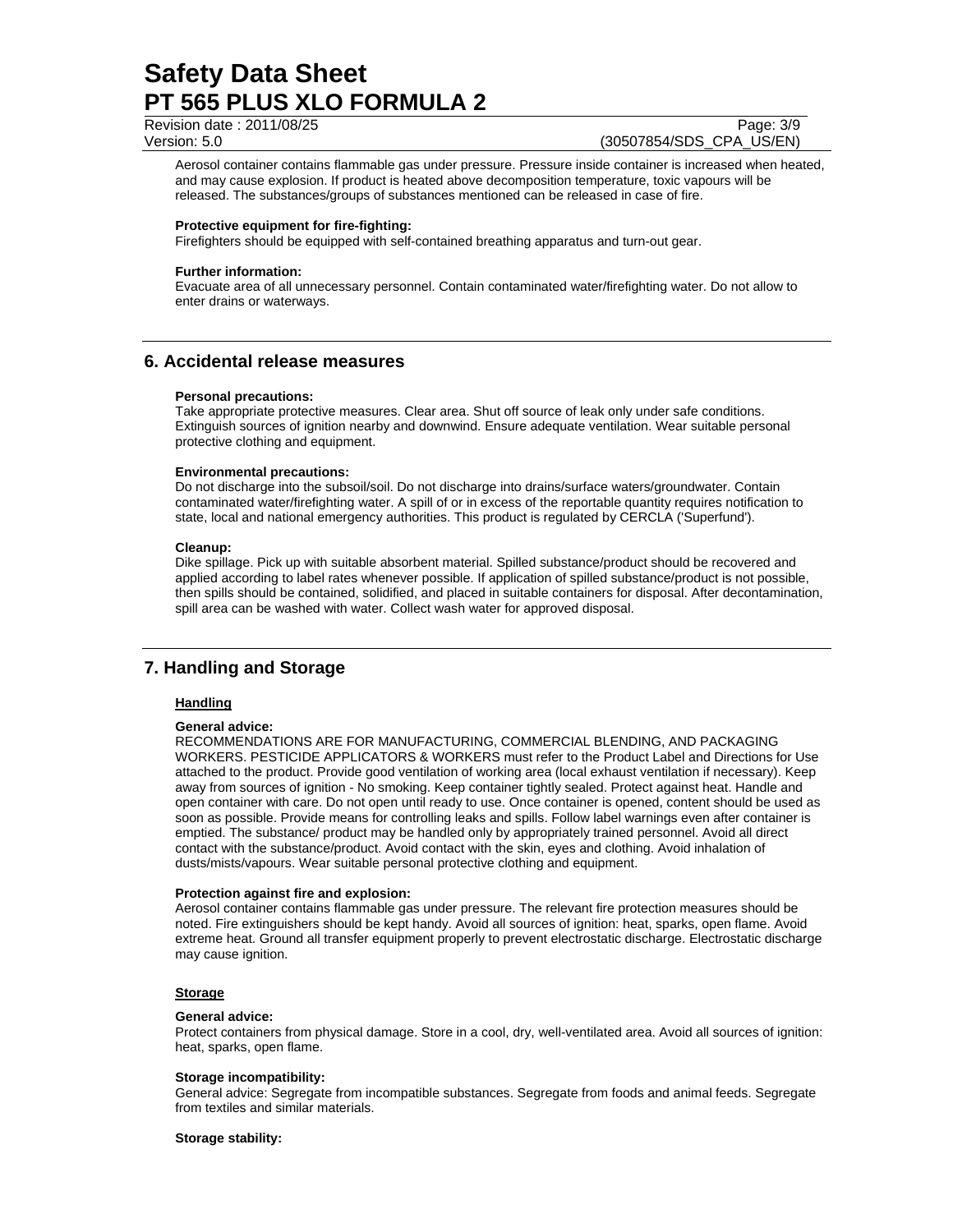Revision date : 2011/08/25 Page: 4/9

Version: 5.0 (30507854/SDS\_CPA\_US/EN)

 May be kept indefinitely if stored properly. If an expiry date is mentioned on the packaging/label this takes priority over the statements on storage duration in this safety data sheet.

#### **Temperature tolerance**

Protect from temperatures above: 130 °F Explosive at or above indicated temperature.

# **8. Exposure Controls and Personal Protection**

**Users of a pesticidal product should refer to the product label for personal protective equipment requirements.** 

#### **Components with workplace control parameters**

| Pyrethrins               | <b>OSHA</b><br><b>ACGIH</b> | PEL $5 \text{ mg/m3}$ :<br>TWA value $5 \text{ mg/m3}$ :                                                                                                                                                                                                                       |
|--------------------------|-----------------------------|--------------------------------------------------------------------------------------------------------------------------------------------------------------------------------------------------------------------------------------------------------------------------------|
| Distillates (petroleum), |                             |                                                                                                                                                                                                                                                                                |
| hydrotreated light       | ACGIH                       | TWA value 200 mg/m3 Non-aerosol<br>(total)<br>hydrocarbon vapor);<br>Application restricted to conditions in which there are<br>negligible aerosol exposures.<br>Skin Designation Non-aerosol (total hydrocarbon<br>vapor):<br>The substance can be absorbed through the skin. |

#### **Advice on system design:**

Whenever possible, engineering controls should be used to minimize the need for personal protective equipment.

#### **Personal protective equipment**

#### **RECOMMENDATIONS FOR MANUFACTURING, COMMERCIAL BLENDING, AND PACKAGING WORKERS:**

#### **Respiratory protection:**

Wear respiratory protection if ventilation is inadequate. Wear a NIOSH-certified (or equivalent) organic vapour/particulate respirator. For situations where the airborne concentrations may exceed the level for which an air purifying respirator is effective, or where the levels are unknown or Immediately Dangerous to Life or Health (IDLH), use NIOSH-certified full facepiece pressure demand self-contained breathing apparatus (SCBA) or a full facepiece pressure demand supplied-air respirator (SAR) with escape provisions.

#### **Hand protection:**

Chemical resistant protective gloves, Protective glove selection must be based on the user's assessment of the workplace hazards.

#### **Eye protection:**

Safety glasses with side-shields. Tightly fitting safety goggles (chemical goggles). Wear face shield if splashing hazard exists.

#### **Body protection:**

Body protection must be chosen depending on activity and possible exposure, e.g. head protection, apron, protective boots, chemical-protection suit.

#### **General safety and hygiene measures:**

RECOMMENDATIONS FOR MANUFACTURING, COMMERCIAL BLENDING, AND PACKAGING WORKERS Wear long sleeved work shirt and long work pants in addition to other stated personal protective equipment. Work place should be equipped with a shower and an eye wash. Handle in accordance with good industrial hygiene and safety practice. Personal protective equipment should be decontaminated prior to reuse. Gloves must be inspected regularly and prior to each use. Replace if necessary (e.g. pinhole leaks). Take off immediately all contaminated clothing. Store work clothing separately. Hands and/or face should be washed before breaks and at the end of the shift. No eating, drinking, smoking or tobacco use at the place of work. Keep away from food, drink and animal feeding stuffs.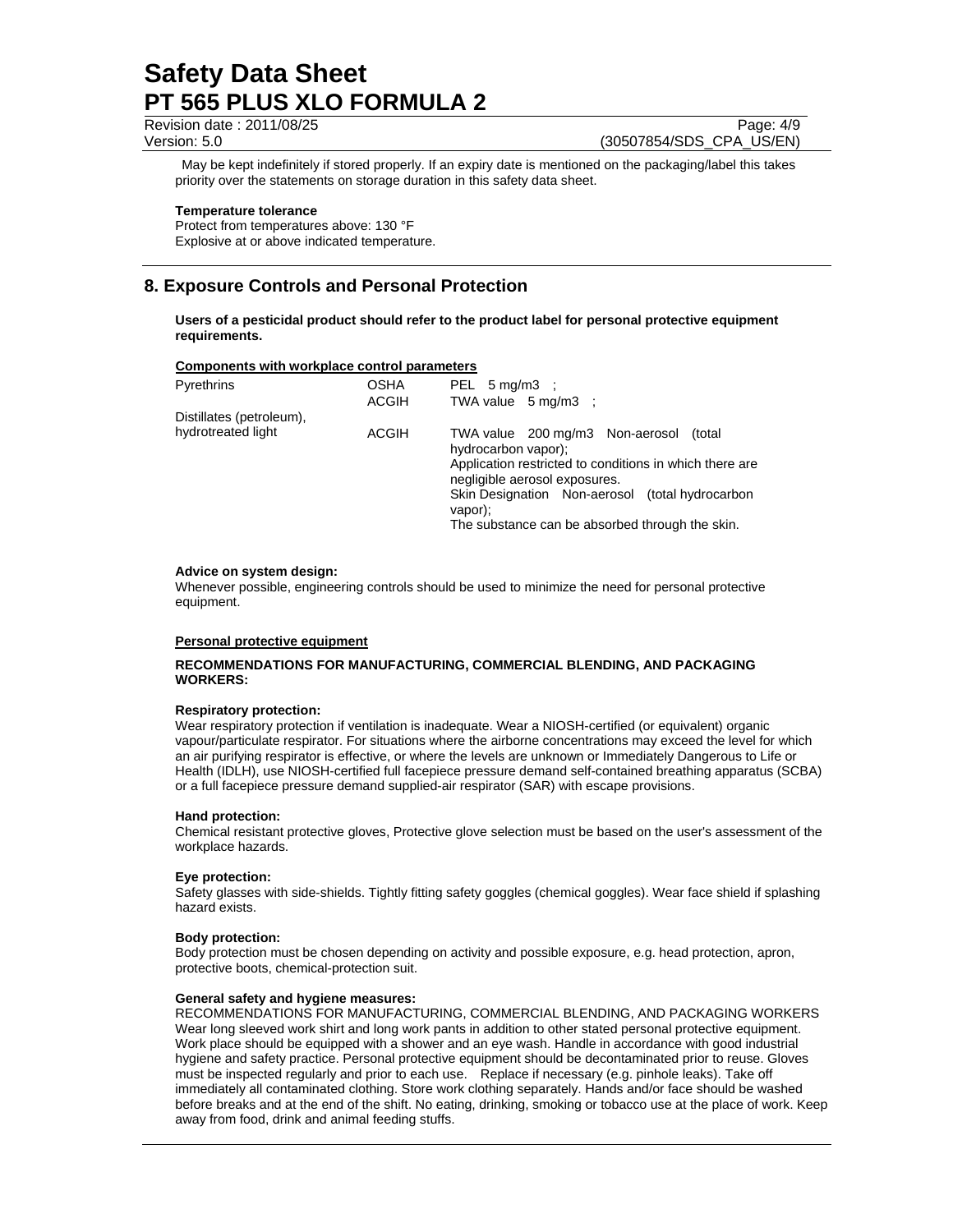Revision date : 2011/08/25 Page: 5/9

### **9. Physical and Chemical Properties**

| Form:                      | liquid, aerosol            |                                  |
|----------------------------|----------------------------|----------------------------------|
| Odour:                     | characteristic, of acetone |                                  |
| Colour:                    | amber, cloudy              |                                  |
| pH value:                  | 8.7                        | $23.4 \text{ }^{\circ}C$         |
| Boiling point:             |                            | The product has not been tested. |
| Vapour pressure:           |                            | The product has not been tested. |
| Density:                   | $0.859$ g/cm3              | 20 °C                            |
| Vapour density:            |                            | not determined                   |
| Partitioning coefficient   |                            | not applicable                   |
| n-octanol/water (log Pow): |                            |                                  |
| Viscosity, dynamic:        | $0.99$ cps                 | 20 °C                            |
| Solubility in water:       |                            | slightly soluble                 |

### **10. Stability and Reactivity**

#### **Conditions to avoid:**

Avoid all sources of ignition: heat, sparks, open flame. Avoid prolonged storage. Avoid electro-static discharge. Avoid contamination. Avoid prolonged exposure to extreme heat. Avoid extreme temperatures.

#### **Substances to avoid:**

No substances known that should be avoided.

#### **Hazardous reactions:**

The product is chemically stable.

#### **Decomposition products:**

Hazardous decomposition products: No hazardous decomposition products if stored and handled as prescribed/indicated.

#### **Thermal decomposition:**

Possible thermal decomposition products: carbon monoxide, carbon dioxide, nitrogen dioxide, nitrogen oxide Stable at ambient temperature. If product is heated above decomposition temperature toxic vapours may be released. To avoid thermal decomposition, do not overheat.

#### **Corrosion to metals:**

Corrosive effects to metal are not anticipated.

### **11. Toxicological information**

#### **Acute toxicity**

#### **Oral:**

Type of value: LD50 Species: rat Value: > 2,000 mg/kg

#### **Inhalation:**

Type of value: LC50 Species: rat Value: > 7.4 mg/l

#### **Dermal:**

Type of value: LD50 Species: rat Value: > 2,000 mg/kg

#### **Irritation / corrosion**

Version: 5.0 (30507854/SDS\_CPA\_US/EN)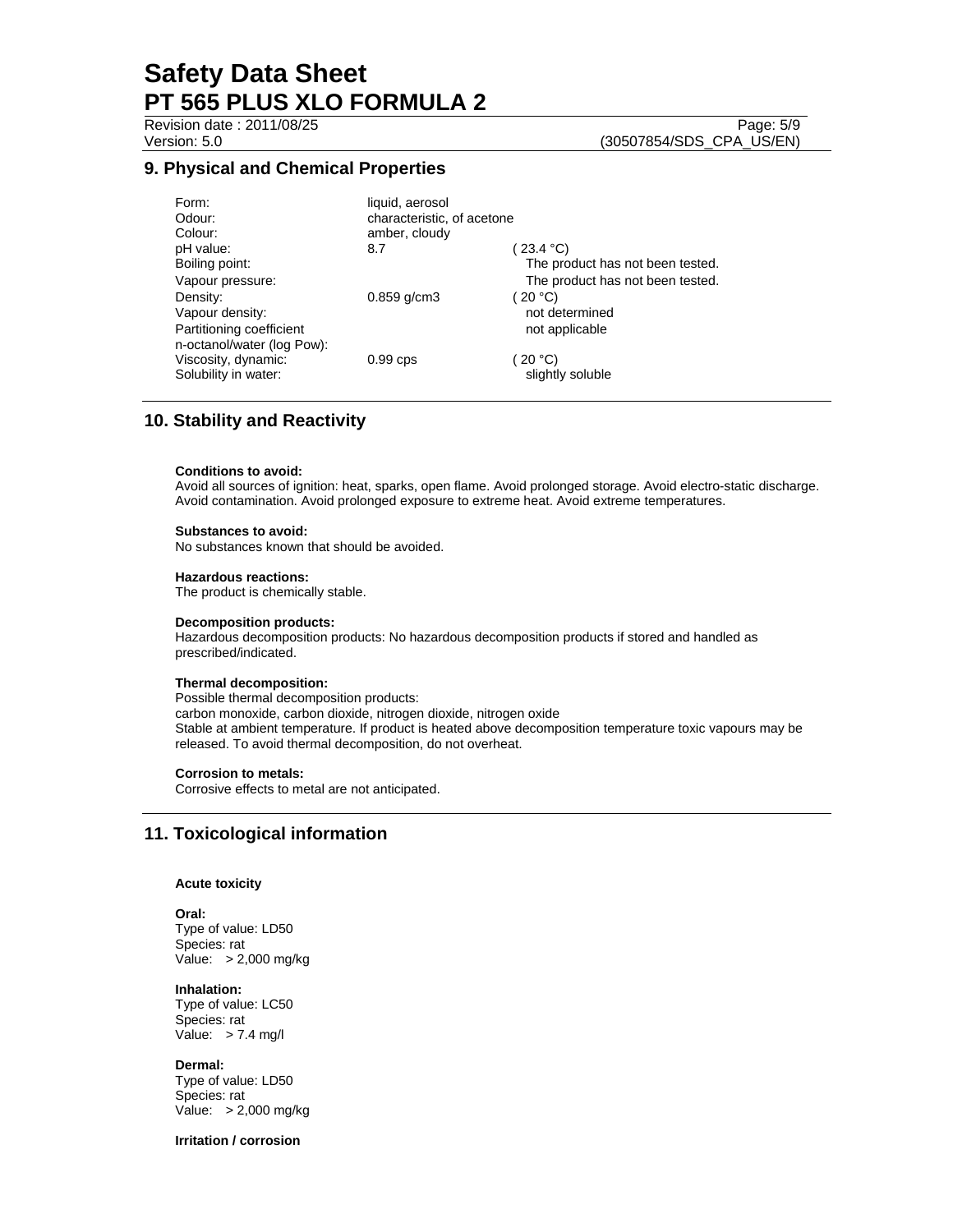Revision date : 2011/08/25 Page: 6/9

Version: 5.0 (30507854/SDS\_CPA\_US/EN)

### **Skin:**

Species: rabbit Result: non-irritant May cause slight irritation to the skin.

#### **Eye:**

Species: rabbit Result: mildly irritating May cause slight irritation to the eyes.

#### **Sensitization:**

Species: guinea pig Result: Non-sensitizing.

#### **Genetic toxicity**

*Information on: pyrethrum No mutagenic effects reported.* 

*Information on: Piperonyl butoxide Results from a number of mutagenicity studies with microorganisms and mammalian cell culture are available. Taking into account all of the information, there is no indication that the substance is mutagenic.* 

*Information on: n-Octyl bicycloheptene dicarboximide Results from a number of mutagenicity studies with microorganisms and mammalian cell culture are available. Taking into account all of the information, there is no indication that the substance is mutagenic.* 

*Information on: dimethyl ether No mutagenic effect was found in various tests with microorganisms and mammalian cell culture. Literature data.*  ----------------------------------

#### **Carcinogenicity**

*Information on: pyrethrum Not Likely to Be Carcinogenic to Humans. Information on: Piperonyl butoxide The US EPA has classified this substance with the rating of 'C', possible human carcinogen.*  ----------------------------------

#### **Reproductive toxicity**

*Information on: pyrethrum No reproductive toxic effects reported. Information on: n-Octyl bicycloheptene dicarboximide No reproductive toxic effects reported. Information on: Piperonyl butoxide No reproductive toxic effects reported. Information on: dimethyl ether The results of animal studies gave no indication of a fertility impairing effect. Literature data.*  ----------------------------------

#### **Development:**

*Information on: pyrethrum No indications of a developmental toxic / teratogenic effect were seen in animal studies. Information on: n-Octyl bicycloheptene dicarboximide No indications of a developmental toxic / teratogenic effect were seen in animal studies. Information on: Piperonyl butoxide No indications of a developmental toxic / teratogenic effect were seen in animal studies. Information on: dimethyl ether*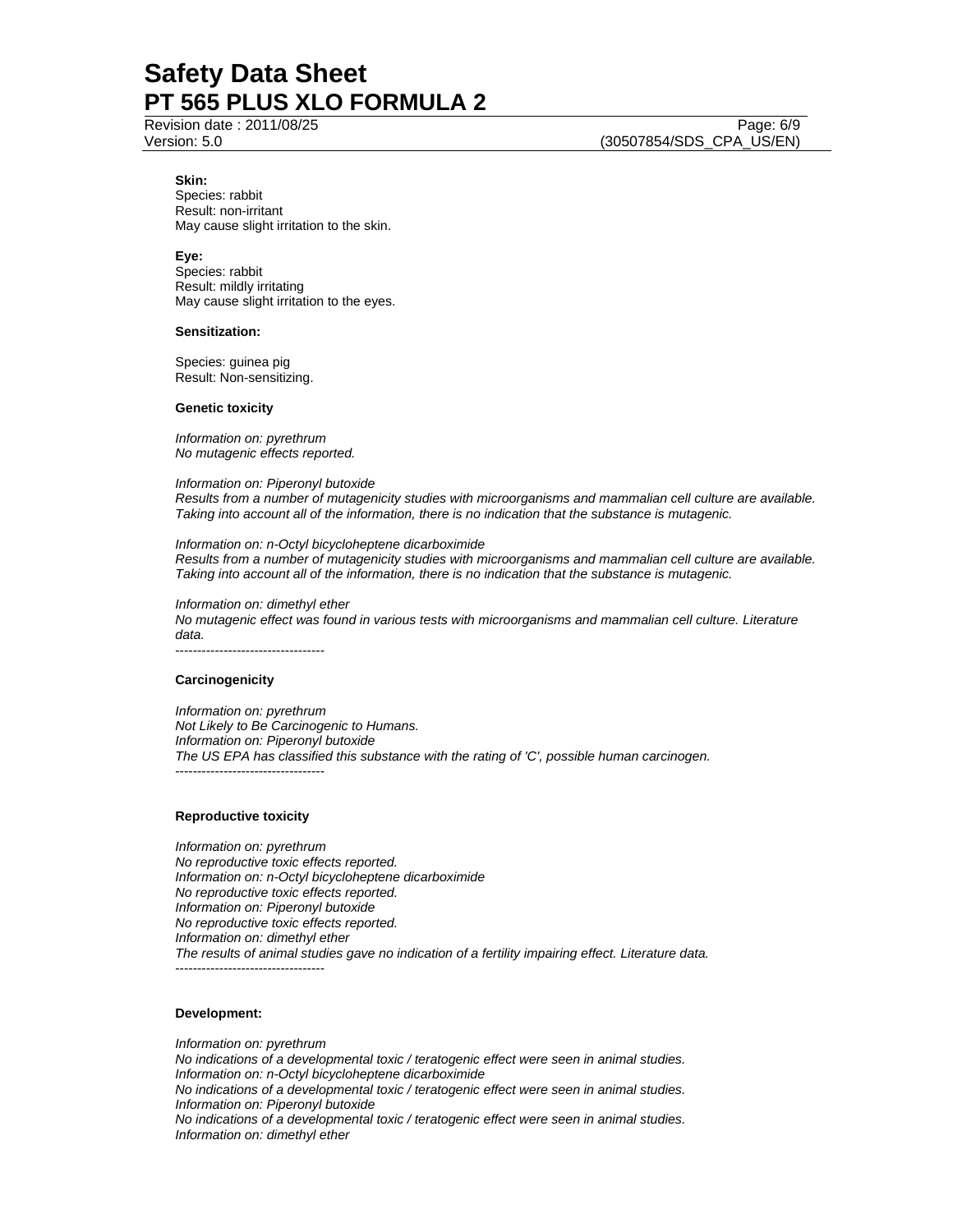Revision date : 2011/08/25 Page: 7/9

Version: 5.0 (30507854/SDS\_CPA\_US/EN)

*In animal studies the substance did not cause malformations. Literature data.*  ----------------------------------

#### **Other Information:**

Misuse can be harmful to health.

# **12. Ecological Information**

**Fish**

Acute: Oncorhynchus mykiss/LC50 (96 h):

*Information on: pyrethrum Acute: Oncorhynchus mykiss/LC50 (96 h): 0.0051 mg/l* 

*Information on: Piperonyl butoxide Acute: other Oncorhynchus mykiss/LC50 (96 h): 6.12 mg/l* 

*Information on: n-Octyl bicycloheptene dicarboximide Acute: Oncorhynchus mykiss/LC50 (96 h): 1.4 mg/l* 

*Information on: dimethyl ether Acute: other semistatic Poecilia reticulata/NOEC (96 h): > 4,000 mg/l The product is highly volatile. Tested in a closed test system.*  ----------------------------------

#### **Aquatic invertebrates**

*Information on: Piperonyl butoxide Acute: other Daphnia magna/EC50 (48 h): 0.51 mg/l* 

*Information on: dimethyl ether Acute: other static Daphnia magna/No observed effect concentration (48 h): > 4,000 mg/l The product is highly volatile. Tested in a closed test system.*  ---------------------------------- ----------------------------------

 *Poorly biodegradable. The product is highly volatile and can be eliminated from water by stripping.*  ----------------------------------

### **13. Disposal considerations**

#### **Waste disposal of substance:**

Pesticide wastes are regulated. Improper disposal of excess pesticide, spray mix or rinsate is a violation of federal law. If pesticide wastes cannot be disposed of according to label instructions, contact the State Pesticide or Environmental Control Agency or the Hazardous Waste representative at the nearest EPA Regional Office for guidance.

#### **Container disposal:**

Do not cut, puncture, crush, or incinerate empty aerosol containers. Consult state or local disposal authorities for approved alternative procedures such as container recycling. Empty aerosol cans may meet the definition of RCRA D003. Consult local and/or regional EPA for further guidance.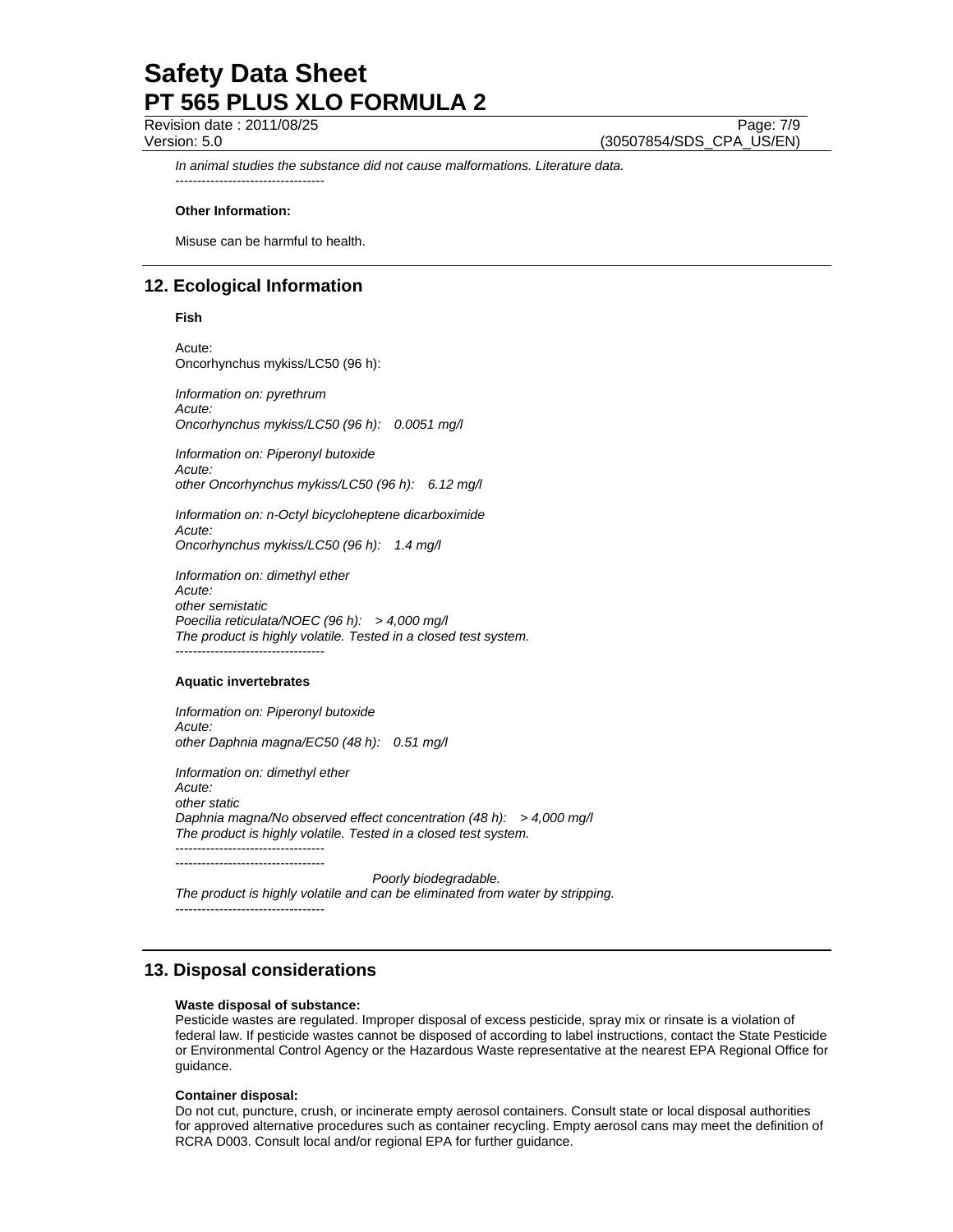# **14. Transport Information**

Reference Bill of Lading

# **15. Regulatory Information**

#### **Federal Regulations**

| <b>Registration status:</b><br>Chemical                                                      | TSCA, US                                                 | blocked / not listed |                                                                                                     |
|----------------------------------------------------------------------------------------------|----------------------------------------------------------|----------------------|-----------------------------------------------------------------------------------------------------|
| Crop Protection                                                                              | TSCA, US                                                 | released / exempt    |                                                                                                     |
| <b>OSHA hazard category:</b><br>Chronic target organ effects reported; ACGIH TLV established |                                                          |                      |                                                                                                     |
| EPCRA 311/312 (Hazard categories):<br>Acute: Chronic                                         |                                                          |                      |                                                                                                     |
| <b>CERCLA RQ</b><br>1 LBS                                                                    | <b>CAS Number</b><br>8003-34-7                           |                      | <b>Chemical name</b><br><b>Pyrethrins</b>                                                           |
| <b>State regulations</b>                                                                     |                                                          |                      |                                                                                                     |
| <b>State RTK</b><br>MA, NJ, PA<br>MA, NJ, PA<br>MA, NJ, PA                                   | <b>CAS Number</b><br>8003-34-7<br>115-10-6<br>64742-47-8 |                      | <b>Chemical name</b><br>Pyrethrins<br>dimethyl ether<br>Distillates (petroleum), hydrotreated light |

# **16. Other Information**

### **Refer to product label for EPA registration number.**

Recommended use: insecticide

| <b>NFPA Hazard codes:</b> |         |               |          |
|---------------------------|---------|---------------|----------|
| Health: 1                 | Fire: 3 | Reactivity: 1 | Special: |

We support worldwide Responsible Care® initiatives. We value the health and safety of our employees, customers, suppliers and neighbors, and the protection of the environment. Our commitment to Responsible Care is integral to conducting our business and operating our facilities in a safe and environmentally responsible fashion, supporting our customers and suppliers in ensuring the safe and environmentally sound handling of our products, and minimizing the impact of our operations on society and the environment during production, storage, transport, use and disposal of our products.

**MSDS Prepared by:**  BASF NA Product Regulations msds@basf.com MSDS Prepared on: 2011/08/25

IMPORTANT: WHILE THE DESCRIPTIONS, DESIGNS, DATA AND INFORMATION CONTAINED HEREIN ARE PRESENTED IN GOOD FAITH AND BELIEVED TO BE ACCURATE , IT IS PROVIDED FOR YOUR GUIDANCE ONLY. BECAUSE MANY FACTORS MAY AFFECT PROCESSING OR APPLICATION/USE, WE RECOMMEND THAT YOU MAKE TESTS TO DETERMINE THE SUITABILITY OF A PRODUCT FOR YOUR